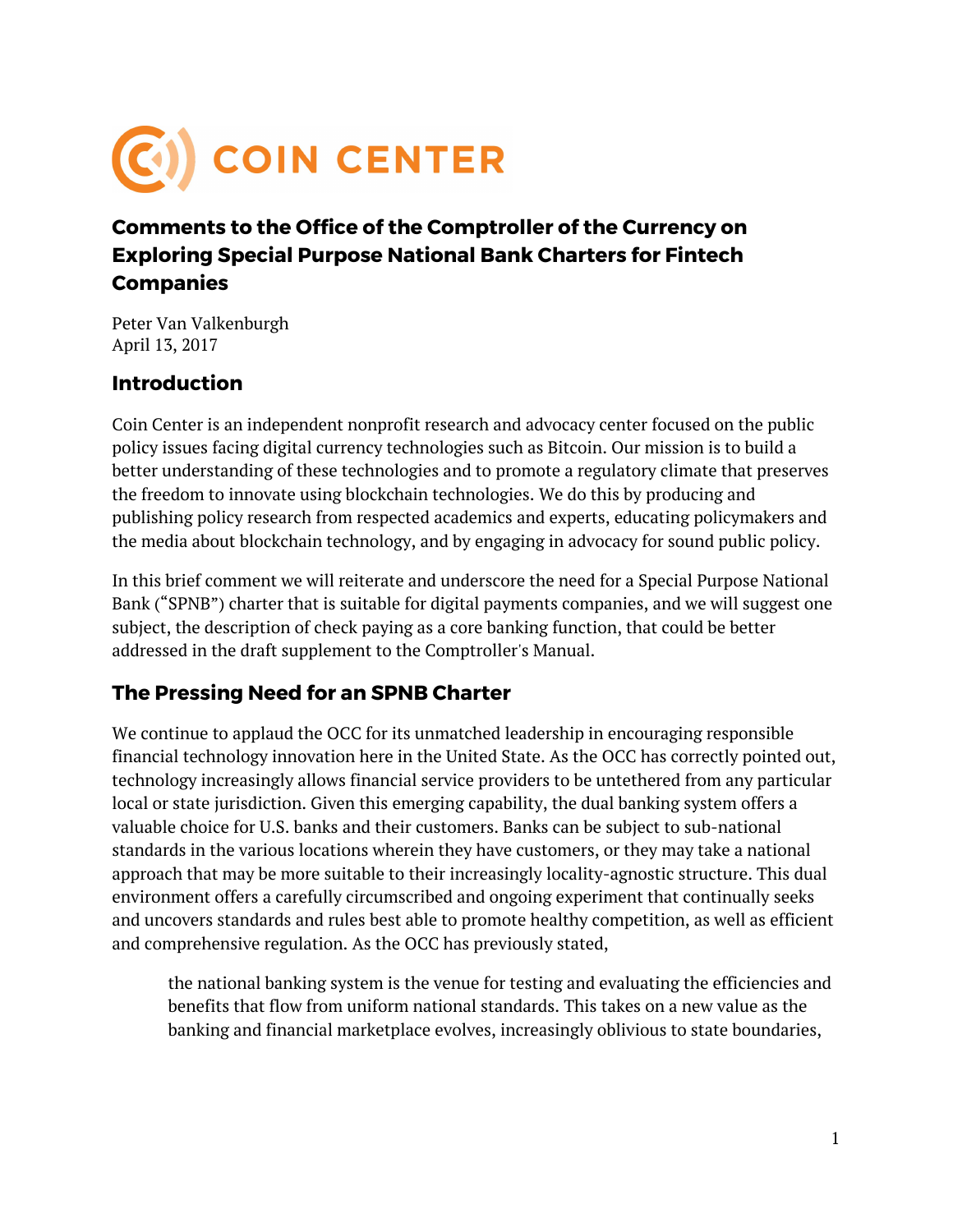as a result of enhanced technology and the growth of national markets for loans, deposits and other financial products. $^1$ 

Until the development of the SPNB charter, however, there existed no dual system for financial technology companies who did not fit the more traditional understanding of "bank." As exemplified in the non-depository money transmission space, only one regulatory route presented itself: state-by-state money transmission licensing. We believe that a single route is insufficient to guarantee that innovation can thrive in the U.S. $^2$  A dual system will also ensure that consumers are best protected. $^3$  Choice and good-natured regulatory competition are what these highly innovative technologies and business models need. By offering a new path towards uniform national standards for financial technology companies, the SPNB creates that badly needed choice and competition.

The OCC is also rightly pursuing the development of the SPNB charter as an exercise in self-betterment and growth. If the OCC does eventually charter a digital payments firm as a new national bank it will gain an invaluable "window" into these rapidly growing networks, and derive the insights necessary to ensure that American consumers, as well as the American economy at large, remain safe and prosperous within an increasingly online and global financial system.

## **Check Paying and the Comptroller's Manual**

We agree that digital payments firms, and virtual currency firms among them, are less likely to characterize their activities as fiduciary in nature, but instead will understand them as purely

<sup>1</sup> OCC, *National Banks and The Dual Banking System* (2003) *available at*

https://www.occ.treas.gov/publications/publications-by-type/other-publications-reports/national-banks -and-the-dual-banking-system.pdf

<sup>&</sup>lt;sup>2</sup> Without a federal charter, a digital payments firm will likely be treated as a money services business and, more narrowly, a money transmitter. As a money transmitter, a firm must be prepared to interface with multiple federal regulators as well as regulators in every one of the several states wherein they have or expect to have customers. Money transmission regulations were developed long before the emergence of online wallets or digital currency technologies and often inflexibly demand rote compliance with rules that are inappropriate or confounding as applied to these new technologies. A handful of states are drafting new licensing laws aimed specifically at digital currencies, but—despite laudable efforts to foster a unified approach—the process remains a patchwork. Little coordination exists between these several regulatory bodies and conflicting approaches and non-uniformity abound. The resulting complexity and uncertainty massively increases the costs of operating these businesses in the U.S. as compared to other nations, while simultaneously providing little if anything in the way of enhanced consumer protections.

<sup>&</sup>lt;sup>3</sup> The current regulatory landscape may be sub-optimal in protecting money transmitter customers from harm. This can be the case because each individual state will generally be concerned only with the activities of licensed firms that touch their own citizens, rather than the systemic health and risk profile of the licensee as a whole. This is a particularly odd regulatory approach for businesses that, by virtue of the Internet, are almost assuredly global in the scope of their operations. For example, in Alabama, a money transmission licensee need only prove a minimum net worth of \$5,000 and obtain a surety bond of \$10,000 in order to satisfy the capital and liquidity protections mandated by that state's money transmission laws. At best this may be barely sufficient to protect customers in Alabama, and in general it appears severely disjointed from the realities of the modern payments and financial services industry.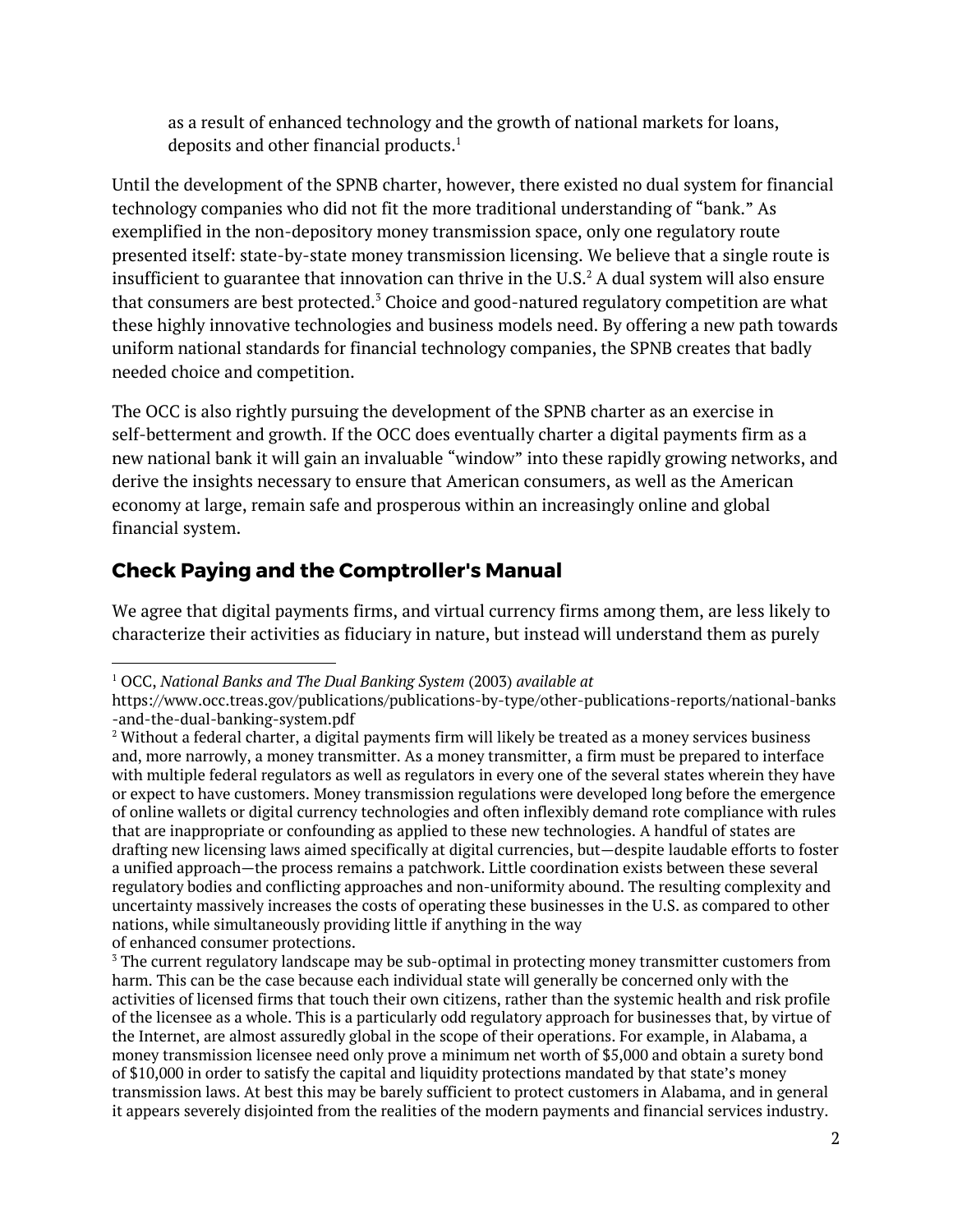custodial and payment-oriented. $<sup>4</sup>$  These firms, by and large, do not offer advice or portfolio</sup> management. They simply move, hold, and/or make available new digital assets for their customers at their customer's command. Generally speaking, these firms simply hold these assets off-balance-sheet on behalf of their customers and without hypothecation and never on a fractional reserve basis. Thus to qualify for a charter these firms will need to make a good-faith case that they are engaged in the "check paying" activity of the three core banking activities. 5

We believe that the OCC has somewhat under-articulated its understanding of this check paying activity when communicating to prospective charter applicants. The newly drafted Supplement to the Comptroller's Licensing Manual provides an opportunity to offer greater clarity on this point.

In the current draft, the lending activity is described clearly with several examples of well-understood practices. "For example, discounting notes, purchasing bank-permissible debt securities, engaging in lease-financing transactions, and making loans are forms of lending money."<sup>6</sup> The draft's characterization of a modern-day check-paying activity, however, remains fuzzy and lists fewer practical examples. "[I]ssuing debit cards or engaging in other means of facilitating payments electronically may be considered the modern equivalent of paying checks." 7

A technology that creates a pass through vehicle for credit card payments, such as Apple Pay or Android Pay, would seemingly fit the bill for facilitation of electronic payments; so too might an online money transmitter such as PayPal, Venmo, or Square; and so too might a virtual currency company that facilitates payment transactions involving natively digital money, or payments that involve a conversion or exchange between traditional money and a virtual currency. If the OCC is, indeed, open to at least entertaining charter applications from firms involved in some or all of these activities, we believe it would be highly useful to the industry to understand that interest with a greater degree of specificity.

We humbly ask that the OCC offer a more elaborate description of new activities that may qualify as check paying. This description should, of course, avoid offering any guarantee that one or another activity will or will not qualify; it should, however, point innovators in the right direction and help them understand how they may or may not fit into a SPNB charter.

https://occ.gov/news-issuances/news-releases/2017/nr-occ-2017-31.html

<sup>4</sup> OCC, Comptroller's Licensing Manual Draft Supplement: Evaluating Charter Applications From Financial Technology Companies (Mar. 2017) available at

<sup>(&</sup>quot;Accordingly, the OCC anticipates that SPNBs likely will elect to demonstrate that they are engaged in paying checks or lending money.").

<sup>5</sup> *Id.*

<sup>6</sup> *Id.*

<sup>7</sup> *Id.*